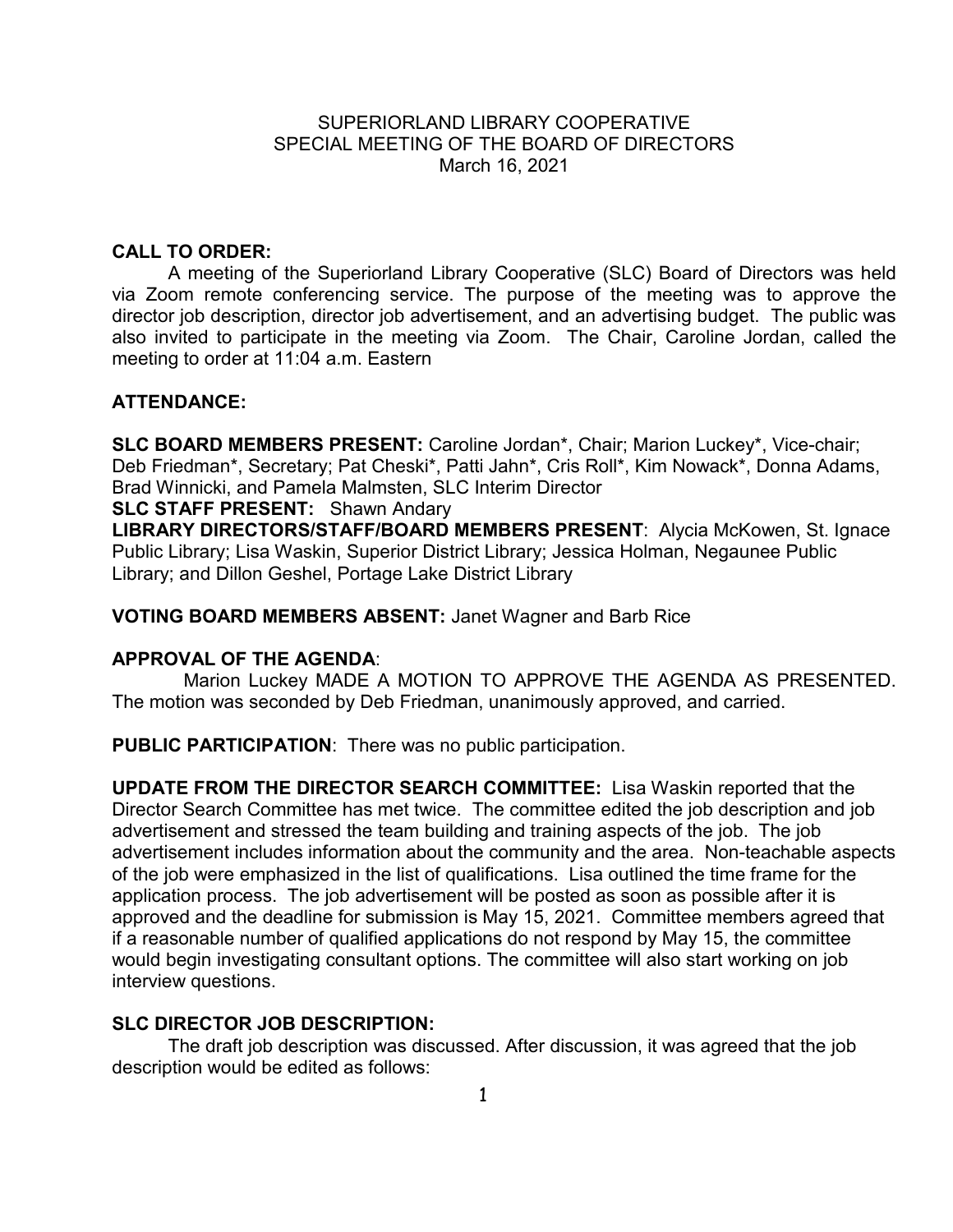- 1. Add "Upper Peninsula" to the job description in the first paragraph: "…relationships with multi-type libraries in northern Michigan and the Upper Peninsula in order to..."
- 2. Make the list of benefits consistent in both the job advertisement and the job description. Edit the job description to read: "Benefits: A generous benefits package including health, dental, and life insurance, as well as a defined contribution retirement plan."

# **SLC DIRECTOR JOB ADVERTISEMENT:**

The draft job advertisement was discussed. After discussion, it was agreed that the job advertisement would be edited as follows:

- 1. Change the second bullet point under "Qualifications and Requirements" to: "Minimum of four years of progressive responsibility with both administrative and supervisory experience…"
- 2. Change the second to the last bullet point under "Qualifications and Requirements" to: "Ability to manage and complete many simultaneous tasks".

**SLC DIRECTOR JOB SEARCH ADVERTISING BUDGET**: Pam Malmsten presented the following advertising budget to the Board for consideration:

|                                     | <b>Estimated 30 Day Cost</b> |            |
|-------------------------------------|------------------------------|------------|
| Association for Small and Rural     |                              |            |
| Libraries                           |                              | \$150.00   |
| <b>Michigan Library Association</b> |                              | \$140.00   |
| <b>American Library Association</b> |                              | \$249.00   |
| LinkedIn                            | Free                         |            |
| Indeed                              |                              | \$300.00   |
| Chronicle                           |                              | \$500.00   |
| Spectrum                            | Free                         |            |
| Michlib-I                           | Free                         |            |
| <b>Public Library Association</b>   | Free                         |            |
| <b>Illinois Library Association</b> | Free                         |            |
| <b>Wisconsin Listservs</b>          | Free                         |            |
| Other/Contingency                   |                              | \$300.00   |
| TOTAL:                              |                              | \$1,639.00 |
|                                     |                              |            |

Board members agreed to accept the advertising budget as presented.

Deb Friedman MADE A MOTION TO APPROVE THE SLC DIRECTOR JOB DESCRIPTION WITH THE AGREED UPON CORRECTIONS, THE DIRECTOR JOB ADVERTISEMENT WITH THE AGREED UPON CORRECTIONS, AND THE JOB ADVERTISING BUDGET [with total expenditures of \$1,639] AS PRESENTED. The motion was seconded by Marion Luckey, unanimously approved, and carried.